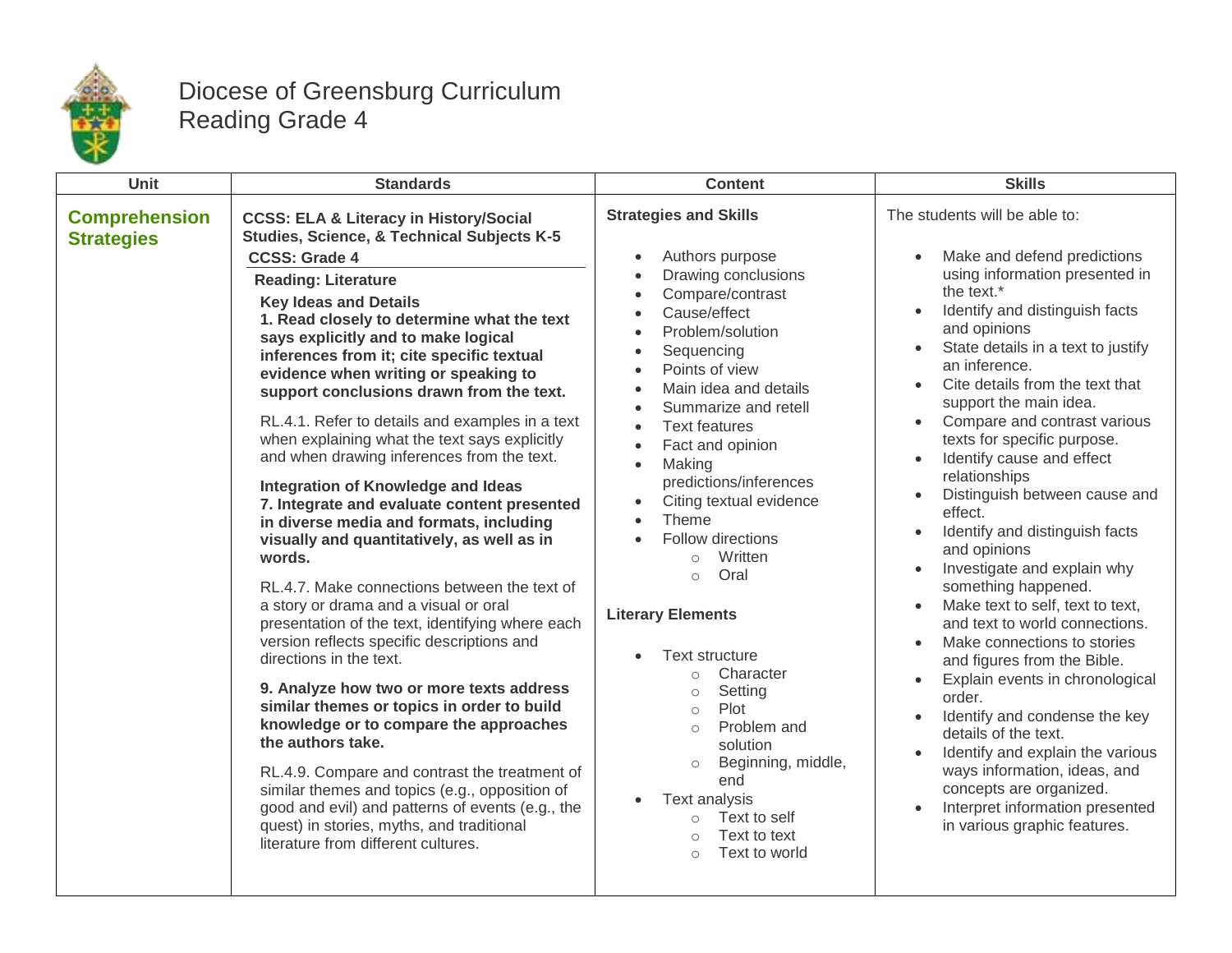| <b>Unit</b> | <b>Standards</b>                                                                                                                                                                                                                                                                              | <b>Content</b>                                                                                           | <b>Skills</b>                                   |
|-------------|-----------------------------------------------------------------------------------------------------------------------------------------------------------------------------------------------------------------------------------------------------------------------------------------------|----------------------------------------------------------------------------------------------------------|-------------------------------------------------|
|             | <b>Reading: Informational Text</b><br>3. Analyze how and why individuals,<br>events, and ideas develop and interact over<br>the course of a text.<br>RI.4.3. Explain events, procedures, ideas, or                                                                                            | Genre<br>Fiction<br><b>Realistic fiction</b><br>$\circ$<br>Fantasy<br>$\circ$                            | *Concepts are introduced in this grade<br>level |
|             | concepts in a historical, scientific, or technical<br>text, including what happened and why, based<br>on specific information in the text.                                                                                                                                                    | Fairytales<br>$\circ$<br><b>Folktales</b><br>$\circ$<br>Historical<br>$\circ$<br>Humorous<br>$\circ$     |                                                 |
|             | 5. Analyze the structure of texts, including<br>how specific sentences, paragraphs, and<br>larger portions of the text (e.g., a section,<br>chapter, scene, or stanza) relate to each<br>other and the whole.                                                                                 | Nonfiction<br><b>Expository text</b><br>$\circ$<br>Informational text<br>$\circ$<br>Biography<br>$\circ$ |                                                 |
|             | RI.4.5. Describe the overall structure (e.g.,<br>chronology, comparison, cause/effect,<br>problem/solution) of events, ideas, concepts,<br>or information in a text or part of a text.                                                                                                        | Autobiography<br>$\circ$<br>Poetry                                                                       |                                                 |
|             | 6. Assess how point of view or purpose<br>shapes the content and style of a text.                                                                                                                                                                                                             |                                                                                                          |                                                 |
|             | RI.4.6. Compare and contrast a firsthand and<br>secondhand account of the same event or<br>topic; describe the differences in focus and the<br>information provided.                                                                                                                          |                                                                                                          |                                                 |
|             | <b>Integration of Knowledge and Ideas</b><br>7. Integrate and evaluate content presented<br>in diverse media and formats, including<br>visually and quantitatively, as well as in<br>words.                                                                                                   |                                                                                                          |                                                 |
|             | RI.4.7. Interpret information presented visually,<br>orally, or quantitatively (e.g., in charts, graphs,<br>diagrams, time lines, animations, or interactive<br>elements on Web pages) and explain how the<br>information contributes to an understanding of<br>the text in which it appears. |                                                                                                          |                                                 |
|             | 9. Analyze how two or more texts address<br>similar themes or topics in order to build<br>knowledge or to compare the approaches<br>the authors take.                                                                                                                                         |                                                                                                          |                                                 |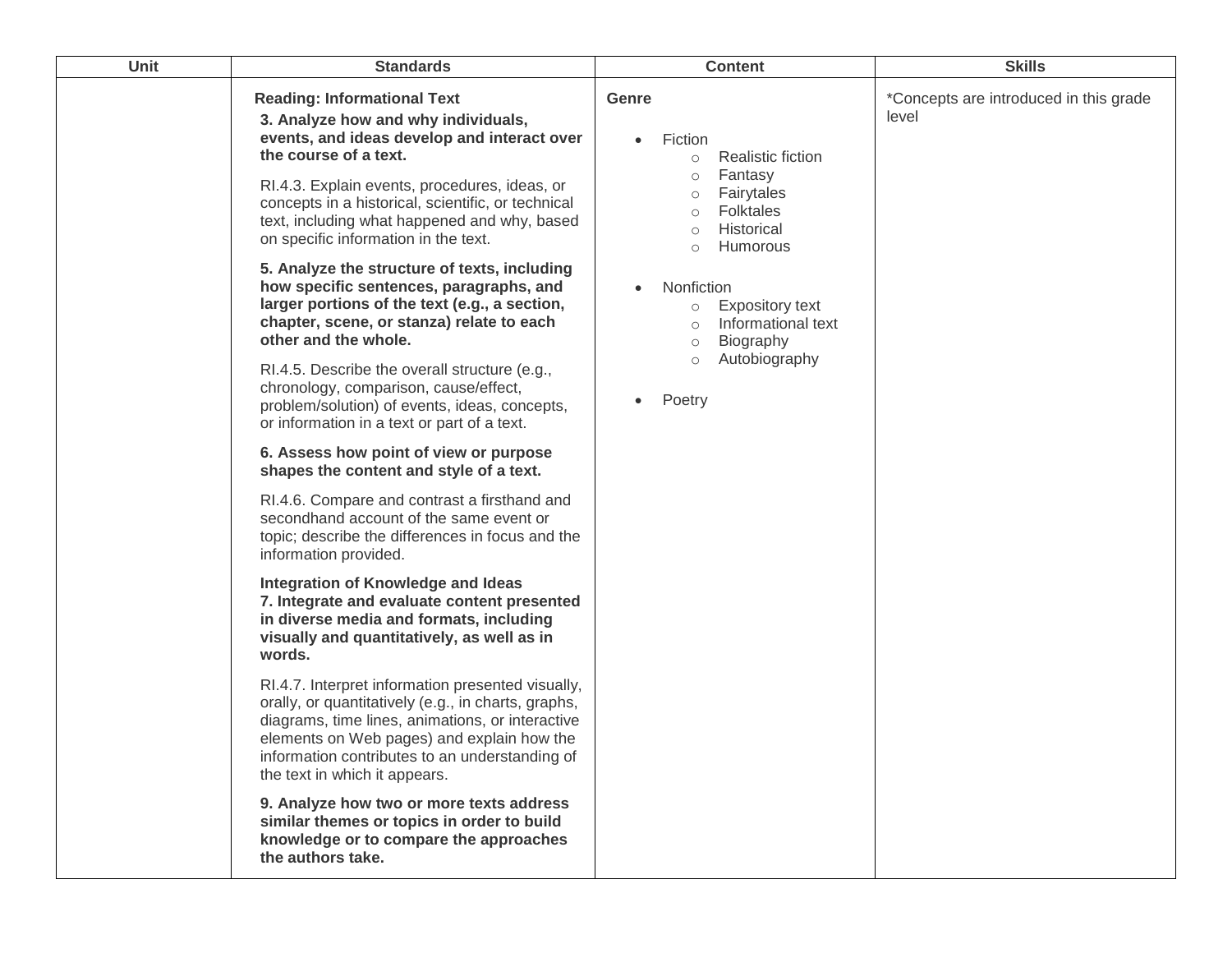| <b>Unit</b>    | <b>Standards</b>                                                                                                                                                                                                                                                                                                                                                                                                                                                                                                                                                                                                                                                                                                                           | <b>Content</b>                                                                        | <b>Skills</b>                                                                                                                                                                                                                                            |
|----------------|--------------------------------------------------------------------------------------------------------------------------------------------------------------------------------------------------------------------------------------------------------------------------------------------------------------------------------------------------------------------------------------------------------------------------------------------------------------------------------------------------------------------------------------------------------------------------------------------------------------------------------------------------------------------------------------------------------------------------------------------|---------------------------------------------------------------------------------------|----------------------------------------------------------------------------------------------------------------------------------------------------------------------------------------------------------------------------------------------------------|
|                | RI.4.9. Integrate information from two texts on<br>the same topic in order to write or speak about<br>the subject knowledgeably.<br><b>Range of Reading and Level of Text</b><br><b>Complexity</b><br>10. Read and comprehend complex literary<br>and informational texts independently and<br>proficiently.<br>RI.4.10. By the end of year, read and<br>comprehend informational texts, including<br>history/social studies, science, and technical<br>texts, in the grades 4-5 text complexity band<br>proficiently, with scaffolding as needed at the<br>high end of the range.<br>© Copyright 2010. National Governors<br>Association Center for Best Practices and<br>Council of Chief State School Officers. All rights<br>reserved. |                                                                                       |                                                                                                                                                                                                                                                          |
| <b>Fluency</b> | <b>CCSS: ELA &amp; Literacy in History/Social</b><br><b>Studies, Science, &amp; Technical Subjects K-5</b><br><b>CCSS: Grade 4</b><br><b>Reading: Foundational Skills</b><br><b>Phonics and Word Recognition</b><br>RF.4.3. Know and apply grade-level<br>phonics and word analysis skills in<br>decoding words.<br>a. Use combined knowledge of all letter-sound<br>correspondences, syllabication patterns, and<br>morphology (e.g., roots and affixes) to read<br>accurately unfamiliar multisyllabic words in<br>context and out of context.<br><b>Fluency</b><br>RF.4.4. Read with sufficient accuracy and<br>fluency to support comprehension.                                                                                       | Reading fluency<br>Word analysis<br>Phonics<br>$\bullet$<br>Expression and intonation | The student will be able to:<br>Demonstrate fluency with<br>various types of text.<br>Read with accuracy and<br>appropriate rate.<br>Use phonics and word analysis<br>skills to read accurately.<br>Use expression and intonation<br>when reading aloud. |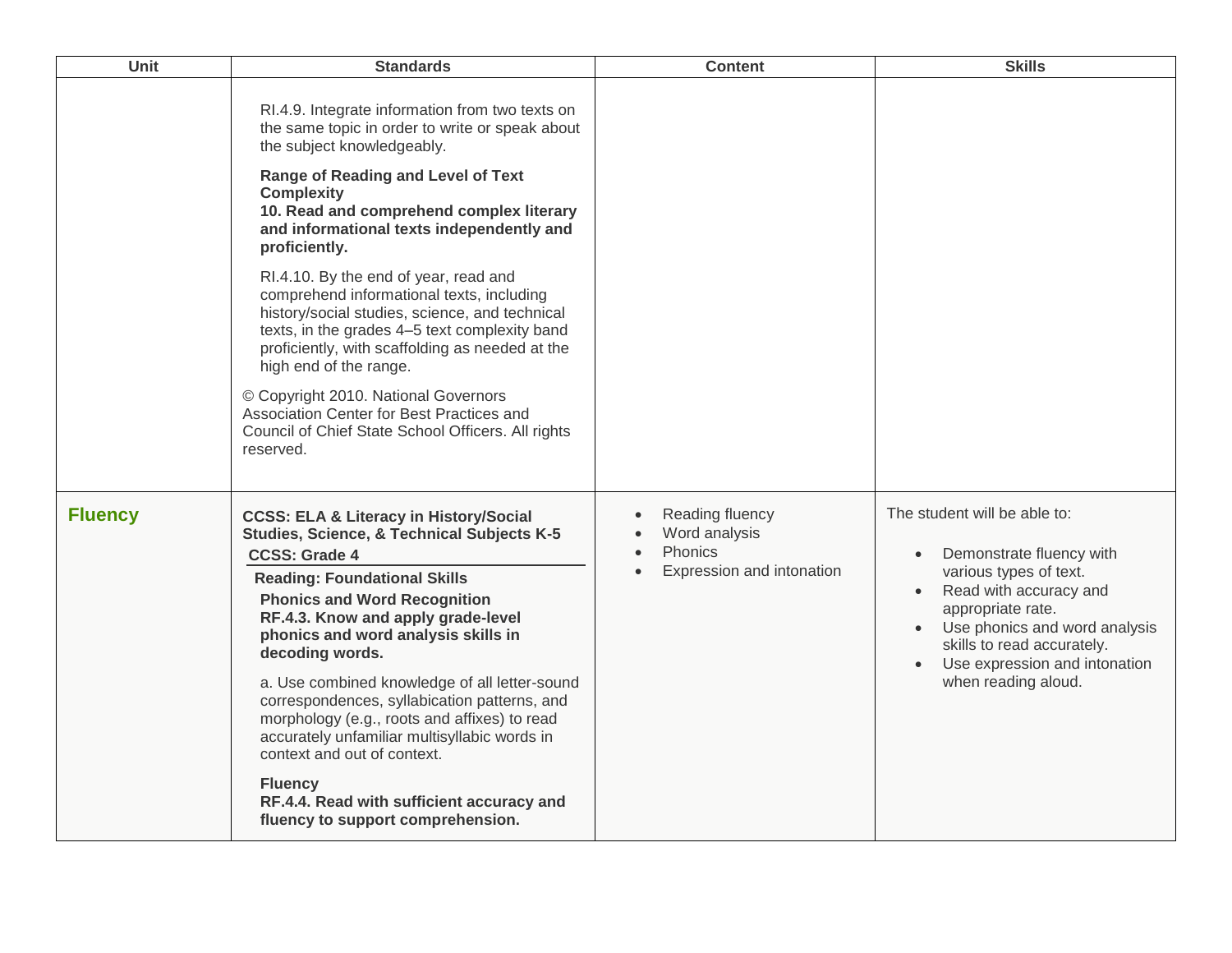| Unit          | <b>Standards</b>                                                                                                                                                                                                                                                                                                                                                                                                                                                                                                                                                                                                                                                                                                                                                                                                                                                                                                                                                                                                                                                                                                                                                                                                                                               | <b>Content</b>                                                                                                                                                                                                                                                                                                                                                                                                           | <b>Skills</b>                                                                                                                                                                                        |
|---------------|----------------------------------------------------------------------------------------------------------------------------------------------------------------------------------------------------------------------------------------------------------------------------------------------------------------------------------------------------------------------------------------------------------------------------------------------------------------------------------------------------------------------------------------------------------------------------------------------------------------------------------------------------------------------------------------------------------------------------------------------------------------------------------------------------------------------------------------------------------------------------------------------------------------------------------------------------------------------------------------------------------------------------------------------------------------------------------------------------------------------------------------------------------------------------------------------------------------------------------------------------------------|--------------------------------------------------------------------------------------------------------------------------------------------------------------------------------------------------------------------------------------------------------------------------------------------------------------------------------------------------------------------------------------------------------------------------|------------------------------------------------------------------------------------------------------------------------------------------------------------------------------------------------------|
|               | b. Read grade-level prose and poetry orally<br>with accuracy, appropriate rate, and<br>expression.<br>© Copyright 2010. National Governors<br>Association Center for Best Practices and<br>Council of Chief State School Officers. All rights<br>reserved.                                                                                                                                                                                                                                                                                                                                                                                                                                                                                                                                                                                                                                                                                                                                                                                                                                                                                                                                                                                                     |                                                                                                                                                                                                                                                                                                                                                                                                                          |                                                                                                                                                                                                      |
| <b>Genres</b> | <b>CCSS: ELA &amp; Literacy in History/Social</b><br><b>Studies, Science, &amp; Technical Subjects K-5</b><br><b>CCSS: Grade 4</b><br><b>Reading: Literature</b><br>5. Analyze the structure of texts, including<br>how specific sentences, paragraphs, and<br>larger portions of the text (e.g., a section,<br>chapter, scene, or stanza) relate to each<br>other and the whole.<br>RL.4.5. Explain major differences between<br>poems, drama, and prose, and refer to the<br>structural elements of poems (e.g., verse,<br>rhythm, meter) and drama (e.g., casts of<br>characters, settings, descriptions, dialogue,<br>stage directions) when writing or speaking<br>about a text.<br><b>Range of Reading and Level of Text</b><br><b>Complexity</b><br>10. Read and comprehend complex literary<br>and informational texts independently and<br>proficiently.<br>RL.4.10. By the end of the year, read and<br>comprehend literature, including stories,<br>dramas, and poetry, in the grades 4–5 text<br>complexity band proficiently, with scaffolding<br>as needed at the high end of the range.<br>© Copyright 2010. National Governors<br>Association Center for Best Practices and<br>Council of Chief State School Officers. All rights<br>reserved. | Genre<br>Fiction<br><b>Historical Fiction</b><br>$\circ$<br><b>Realistic Fiction</b><br>$\circ$<br>Narrative<br>Poetry<br>Drama/Plays<br>Folklore/Myths/Legends/Tall<br>Tales/Fables<br>Fantasy<br><b>Mystery</b><br>Non-Fiction<br>Informational<br>$\circ$<br>Speeches<br>$\circlearrowright$<br>Autobiography/Biogr<br>$\circ$<br>aphy/Memoirs<br>Magazine/Newspap<br>er Articles<br><b>Online Sources</b><br>$\circ$ | The student will be able to:<br>Identify different genres of<br>$\bullet$<br>literature.<br>Read and comprehend texts<br>from various genres.<br>Identify and explain differences<br>between genres. |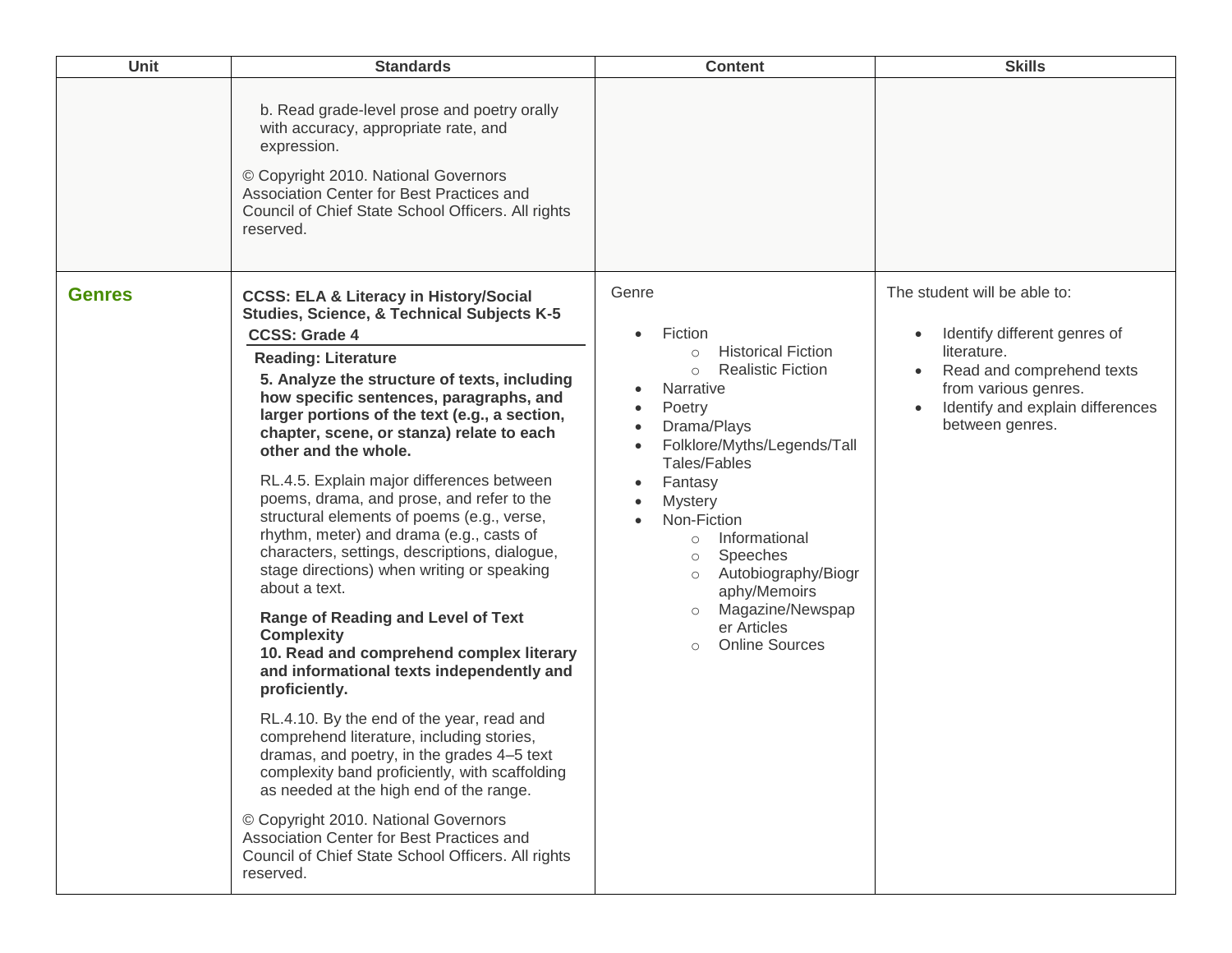| Unit                               | <b>Standards</b>                                                                                                                                                                                                                                                                                                                                                                                                                                                                                                                                                                                                                                                                                                                                                                                                                                                                                    | <b>Content</b>                                                                                                        | <b>Skills</b>                                                                                                                                                                                                                                                                                        |
|------------------------------------|-----------------------------------------------------------------------------------------------------------------------------------------------------------------------------------------------------------------------------------------------------------------------------------------------------------------------------------------------------------------------------------------------------------------------------------------------------------------------------------------------------------------------------------------------------------------------------------------------------------------------------------------------------------------------------------------------------------------------------------------------------------------------------------------------------------------------------------------------------------------------------------------------------|-----------------------------------------------------------------------------------------------------------------------|------------------------------------------------------------------------------------------------------------------------------------------------------------------------------------------------------------------------------------------------------------------------------------------------------|
| <b>Literary</b><br><b>Elements</b> | <b>CCSS: ELA &amp; Literacy in History/Social</b><br><b>Studies, Science, &amp; Technical Subjects K-5</b><br><b>CCSS: Grade 4</b><br>Language<br>5. Demonstrate understanding of word<br>relationships and nuances in word<br>meanings.<br>L.4.5. Demonstrate understanding of figurative<br>language, word relationships, and nuances in<br>word meanings.<br>L.4.5a. Explain the meaning of simple similes<br>and metaphors (e.g., as pretty as a picture) in<br>context.<br>L.4.5b. Recognize and explain the meaning of<br>common idioms, adages, and proverbs.<br>L.4.5c. Demonstrate understanding of words<br>by relating them to their opposites (antonyms)<br>and to words with similar but not identical<br>meanings (synonyms).<br>© Copyright 2010. National Governors<br>Association Center for Best Practices and<br>Council of Chief State School Officers. All rights<br>reserved. | Simile<br>Metaphor<br>Alliteration<br>Idioms<br>Personification<br>Onomatopoeia<br>Hyperbole<br>Synonyms and Antonyms | The student will be able to:<br>Distinguish between literal and<br>$\bullet$<br>figurative meaning.<br>Identify and classify examples<br>of figurative language.<br>Explain the meaning of<br>figurative language used in text.<br>Differentiate between<br>synonyms, antonyms, and<br>homonyms.     |
| <b>Story Elements</b>              | <b>CCSS: ELA &amp; Literacy in History/Social</b><br><b>Studies, Science, &amp; Technical Subjects K-5</b><br><b>CCSS: Grade 4</b><br><b>Reading: Literature</b><br>3. Analyze how and why individuals,<br>events, and ideas develop and interact over<br>the course of a text.<br>RL.4.3. Describe in depth a character, setting,<br>or event in a story or drama, drawing on<br>specific details in the text (e.g., a character's<br>thoughts, words, or actions).                                                                                                                                                                                                                                                                                                                                                                                                                                | Characters<br>Setting<br>Plot<br>Conflict<br>Climax<br>Falling action<br>Resolution                                   | The learners will be able to:<br>Identify character traits.<br>Compare and contrast<br>characters.<br>Analyze a character's actions<br>and choices in light of Catholic<br>moral values.<br>Analyze development of<br>characters.*<br>Identify time and place of the<br>story.<br>Create story maps. |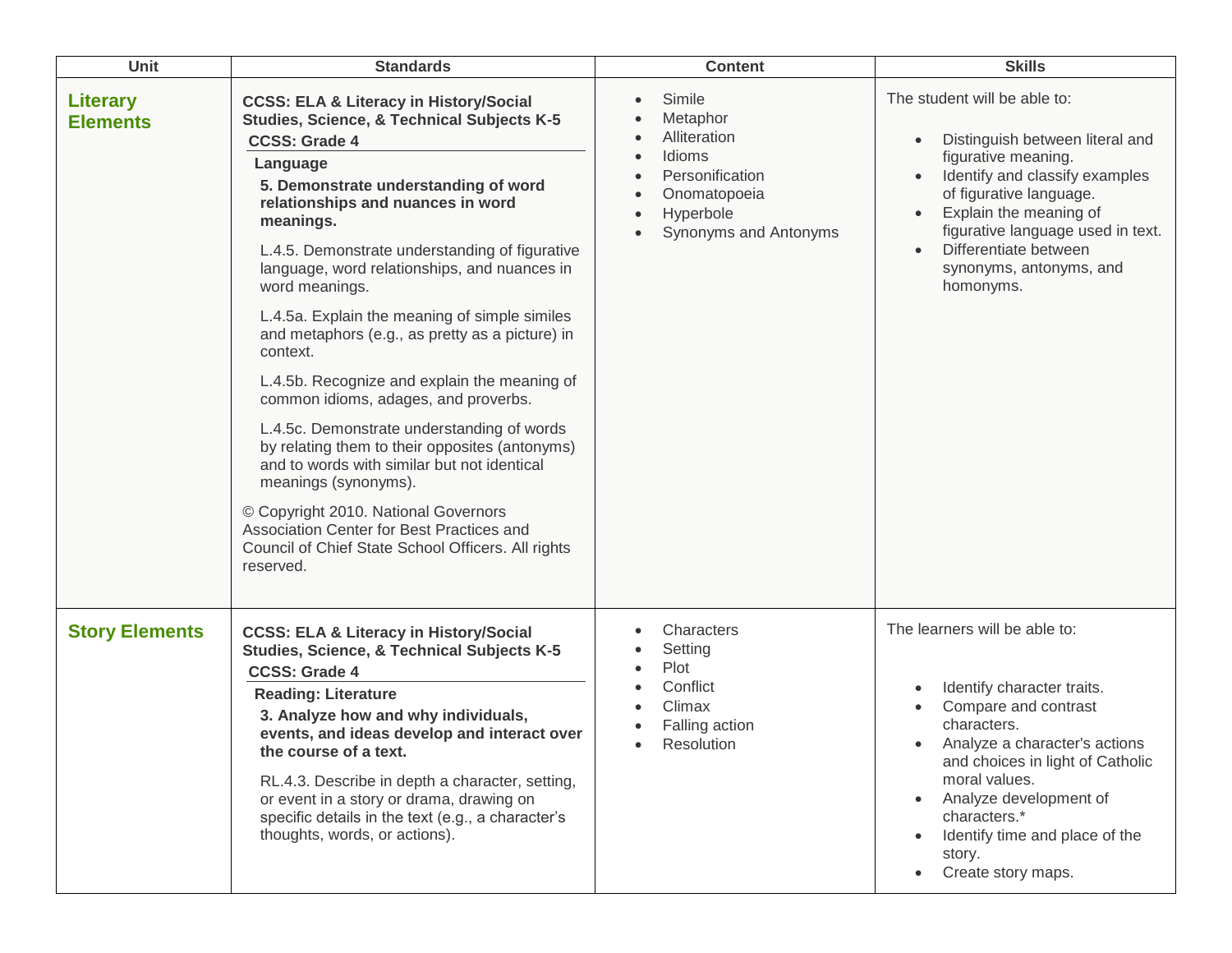| Unit         | <b>Standards</b>                                                                                                                                                                                                                                                                                                                                                                                                                                                                                                                                                                                                                                                                                                                                                                                                                                | <b>Content</b>                                                          | <b>Skills</b>                                                                                                                                                                                                                                                                                                                                      |
|--------------|-------------------------------------------------------------------------------------------------------------------------------------------------------------------------------------------------------------------------------------------------------------------------------------------------------------------------------------------------------------------------------------------------------------------------------------------------------------------------------------------------------------------------------------------------------------------------------------------------------------------------------------------------------------------------------------------------------------------------------------------------------------------------------------------------------------------------------------------------|-------------------------------------------------------------------------|----------------------------------------------------------------------------------------------------------------------------------------------------------------------------------------------------------------------------------------------------------------------------------------------------------------------------------------------------|
|              | 5. Analyze the structure of texts, including<br>how specific sentences, paragraphs, and<br>larger portions of the text (e.g., a section,<br>chapter, scene, or stanza) relate to each<br>other and the whole.<br>RL.4.5. Explain major differences between<br>poems, drama, and prose, and refer to the<br>structural elements of poems (e.g., verse,<br>rhythm, meter) and drama (e.g., casts of<br>characters, settings, descriptions, dialogue,<br>stage directions) when writing or speaking<br>about a text.<br>© Copyright 2010. National Governors<br>Association Center for Best Practices and<br>Council of Chief State School Officers. All rights<br>reserved.                                                                                                                                                                       |                                                                         | Identify conflict and resolution.*<br>Identify climax and falling<br>action.*<br>Organize and present events in<br>a story in chronological order.<br>*Concepts introduced in this grade level<br><b>Suggested Reading List.docx</b>                                                                                                               |
| <b>Theme</b> | <b>CCSS: ELA &amp; Literacy in History/Social</b><br><b>Studies, Science, &amp; Technical Subjects K-5</b><br><b>CCSS: Grade 4</b><br><b>Reading: Literature</b><br>2. Determine central ideas or themes of a<br>text and analyze their development;<br>summarize the key supporting details and<br>ideas.<br>RL.4.2. Determine a theme of a story, drama,<br>or poem from details in the text; summarize<br>the text.<br>6. Assess how point of view or purpose<br>shapes the content and style of a text.<br>RL.4.6. Compare and contrast the point of<br>view from which different stories are narrated,<br>including the difference between first- and<br>third-person narrations.<br>9. Analyze how two or more texts address<br>similar themes or topics in order to build<br>knowledge or to compare the approaches<br>the authors take. | Theme<br>Author's Purpose<br>Mood<br>Point of View<br>Main/Central Idea | The learners will be able to:<br>Determine a theme from details<br>in the text.<br>Assess the text to determine<br>the author's purpose.<br>Identify the point of view of a<br>story's narrator.<br>Compare and contrast points of<br>view.<br>Determine the main idea of a<br>text.<br>Highlight Gospel values in<br>discussion of literary text. |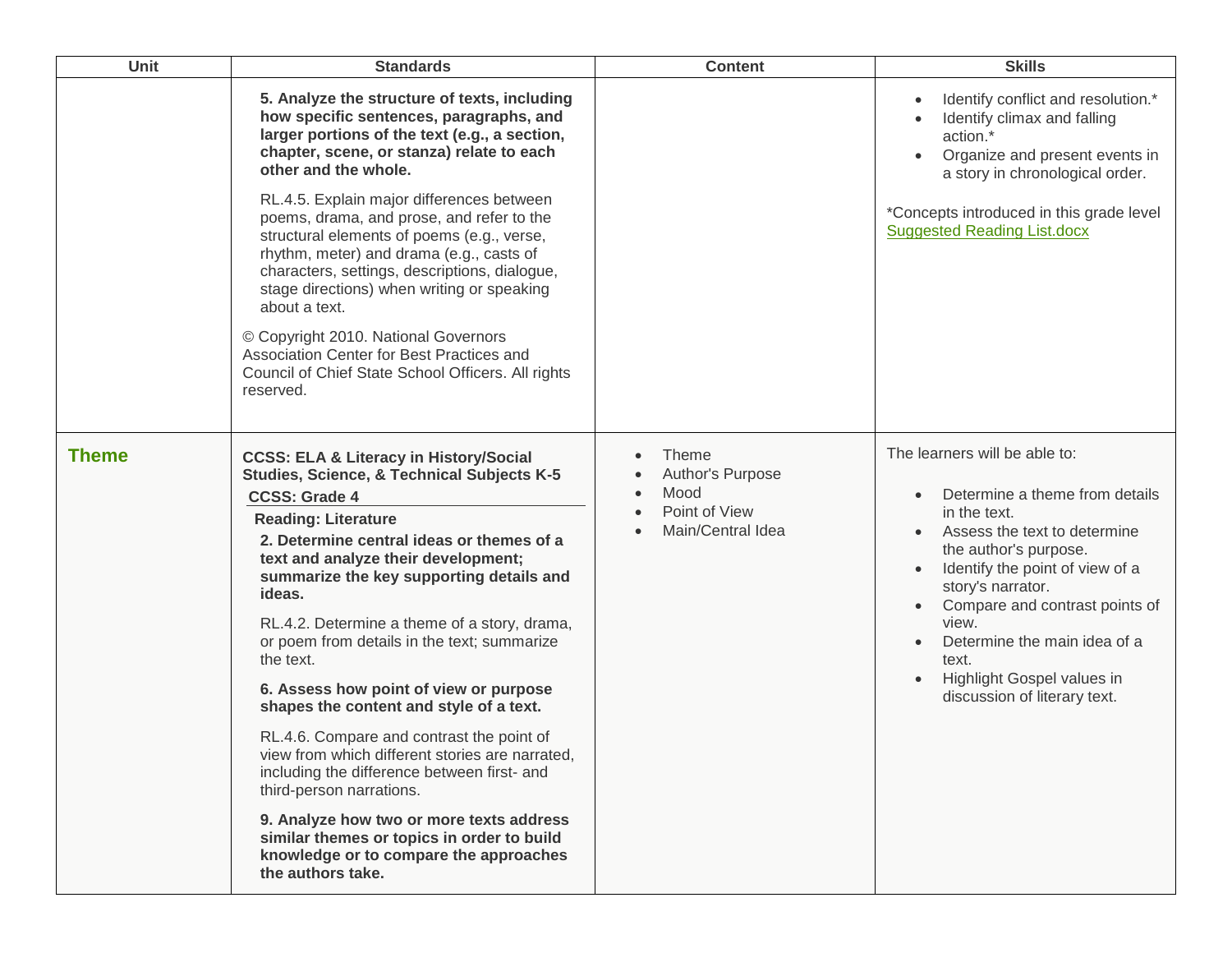| Unit | <b>Standards</b>                                                                                                                                                                                                                        | <b>Content</b> | <b>Skills</b> |
|------|-----------------------------------------------------------------------------------------------------------------------------------------------------------------------------------------------------------------------------------------|----------------|---------------|
|      | RL.4.9. Compare and contrast the treatment of<br>similar themes and topics (e.g., opposition of<br>good and evil) and patterns of events (e.g., the<br>quest) in stories, myths, and traditional<br>literature from different cultures. |                |               |
|      | <b>Range of Reading and Level of Text</b><br><b>Complexity</b><br>10. Read and comprehend complex literary<br>and informational texts independently and<br>proficiently.                                                                |                |               |
|      | RL.4.10. By the end of the year, read and<br>comprehend literature, including stories,<br>dramas, and poetry, in the grades 4-5 text<br>complexity band proficiently, with scaffolding<br>as needed at the high end of the range.       |                |               |
|      | <b>Reading: Informational Text</b><br>8. Delineate and evaluate the argument and<br>specific claims in a text, including the<br>validity of the reasoning as well as the<br>relevance and sufficiency of the evidence.                  |                |               |
|      | RI.4.8. Explain how an author uses reasons<br>and evidence to support particular points in a<br>text.                                                                                                                                   |                |               |
|      | © Copyright 2010. National Governors<br>Association Center for Best Practices and<br>Council of Chief State School Officers. All rights<br>reserved.                                                                                    |                |               |
|      |                                                                                                                                                                                                                                         |                |               |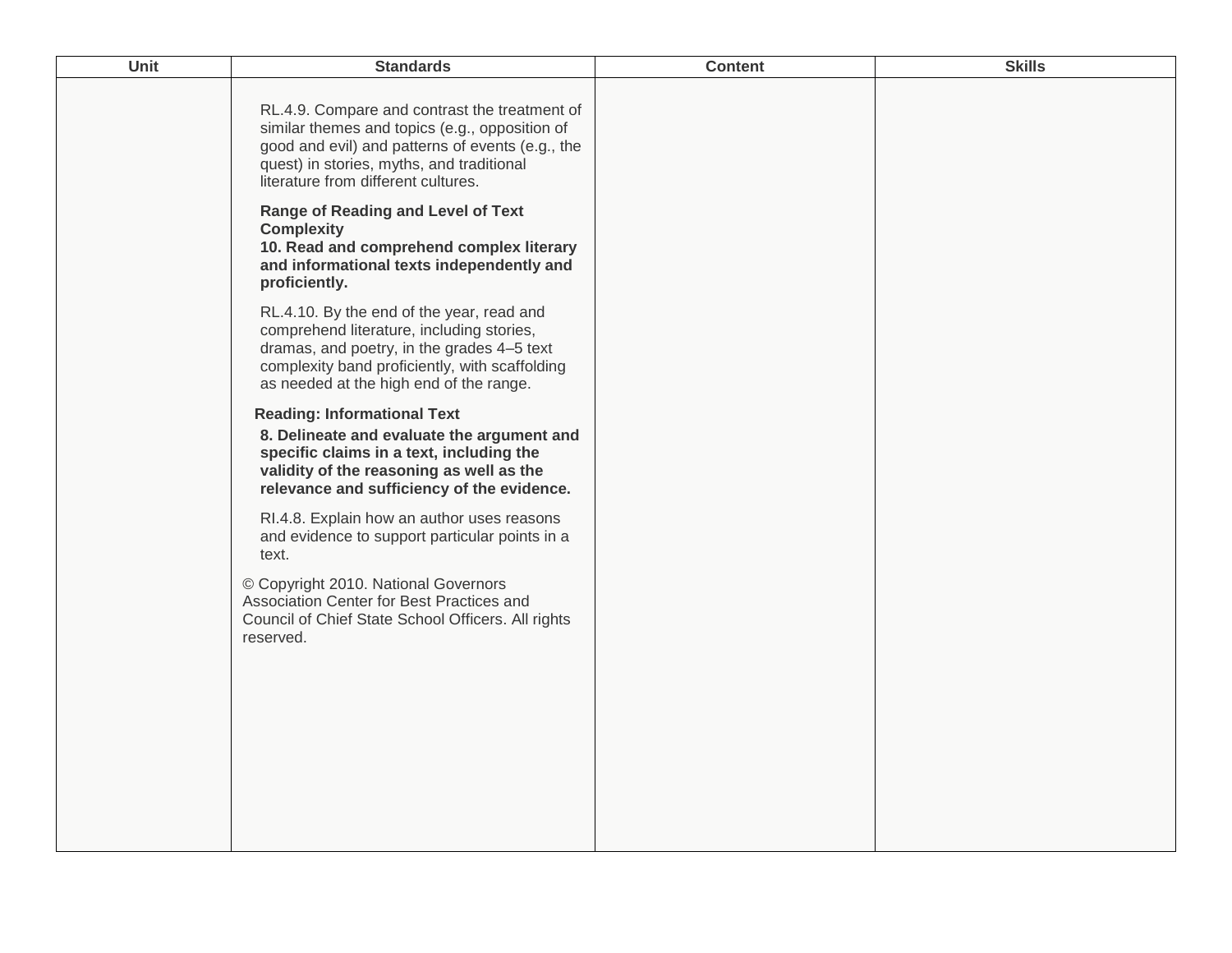| Unit                                    | <b>Standards</b>                                                                                                                                                                                                                                                                                                                                                                                                                                                                                                                                                                                                                                                                                                                                                                                                                                                                                                                                                                                                                                                                                                                                                                                                                                                                         | <b>Content</b>                                                                                                                                                 | <b>Skills</b>                                                                                                                                                                                                                                                                                                                                                                                                                                                                                                                                                                                                                                                                                                                                                                                                                                                                                 |
|-----------------------------------------|------------------------------------------------------------------------------------------------------------------------------------------------------------------------------------------------------------------------------------------------------------------------------------------------------------------------------------------------------------------------------------------------------------------------------------------------------------------------------------------------------------------------------------------------------------------------------------------------------------------------------------------------------------------------------------------------------------------------------------------------------------------------------------------------------------------------------------------------------------------------------------------------------------------------------------------------------------------------------------------------------------------------------------------------------------------------------------------------------------------------------------------------------------------------------------------------------------------------------------------------------------------------------------------|----------------------------------------------------------------------------------------------------------------------------------------------------------------|-----------------------------------------------------------------------------------------------------------------------------------------------------------------------------------------------------------------------------------------------------------------------------------------------------------------------------------------------------------------------------------------------------------------------------------------------------------------------------------------------------------------------------------------------------------------------------------------------------------------------------------------------------------------------------------------------------------------------------------------------------------------------------------------------------------------------------------------------------------------------------------------------|
| <b>Speaking and</b><br><b>Listening</b> | <b>CCSS: ELA &amp; Literacy in History/Social</b><br>Studies, Science, & Technical Subjects K-5<br><b>CCSS: Grade 4</b><br><b>Speaking and Listening</b><br><b>Comprehension and Collaboration</b><br>1. Prepare for and participate effectively in<br>a range of conversations and<br>collaborations with diverse partners,<br>building on others' ideas and expressing<br>their own clearly and persuasively.<br>SL.4.1. Engage effectively in a range of<br>collaborative discussions (one-on-one, in<br>groups, and teacher-led) with diverse partners<br>on grade 4 topics and texts, building on others'<br>ideas and expressing their own clearly.<br>SL.4.1a. Come to discussions prepared,<br>having read or studied required material;<br>explicitly draw on that preparation and other<br>information known about the topic to explore<br>ideas under discussion.<br>SL.4.1b. Follow agreed-upon rules for<br>discussions and carry out assigned roles.<br>SL.4.1c. Pose and respond to specific<br>questions to clarify or follow up on information,<br>and make comments that contribute to the<br>discussion and link to the remarks of others.<br>SL.4.1d. Review the key ideas expressed and<br>explain their own ideas and understanding in<br>light of the discussion. | Oral presentation<br>Collaborative discussion<br>Listening comprehension<br>Peer review<br>Following directions<br>Formal vs Informal language<br>Oral reading | The student will be able to:<br>Speak clearly and accurately at<br>an understandable and fluent<br>pace.<br>Use visual displays when<br>$\bullet$<br>appropriate.<br>Speak in a manner appropriate<br>$\bullet$<br>to task and audience.<br>Apply knowledge of language<br>and its conventions when<br>speaking.<br>Engage in discussions with<br>partners and groups on specific<br>topics and texts.<br>Listen attentively and respond<br>appropriately to comments<br>posed by others.<br>Evaluate and communicate<br>strengths and weaknesses of<br>another's oral presentation.<br>Use peer feedback to improve<br>oral presentation skills.<br>Recall and follow directions<br>presented orally.<br>Distinguish between formal and<br>informal language.<br>Perform a dramatic<br>$\bullet$<br>presentation.<br>Demonstrate fluency in oral<br>reading, individually and in a<br>group. |
|                                         | 2. Integrate and evaluate information<br>presented in diverse media and formats,<br>including visually, quantitatively, and<br>orally.<br>SL.4.2. Paraphrase portions of a text read<br>aloud or information presented in diverse<br>media and formats, including visually,<br>quantitatively, and orally.                                                                                                                                                                                                                                                                                                                                                                                                                                                                                                                                                                                                                                                                                                                                                                                                                                                                                                                                                                               |                                                                                                                                                                |                                                                                                                                                                                                                                                                                                                                                                                                                                                                                                                                                                                                                                                                                                                                                                                                                                                                                               |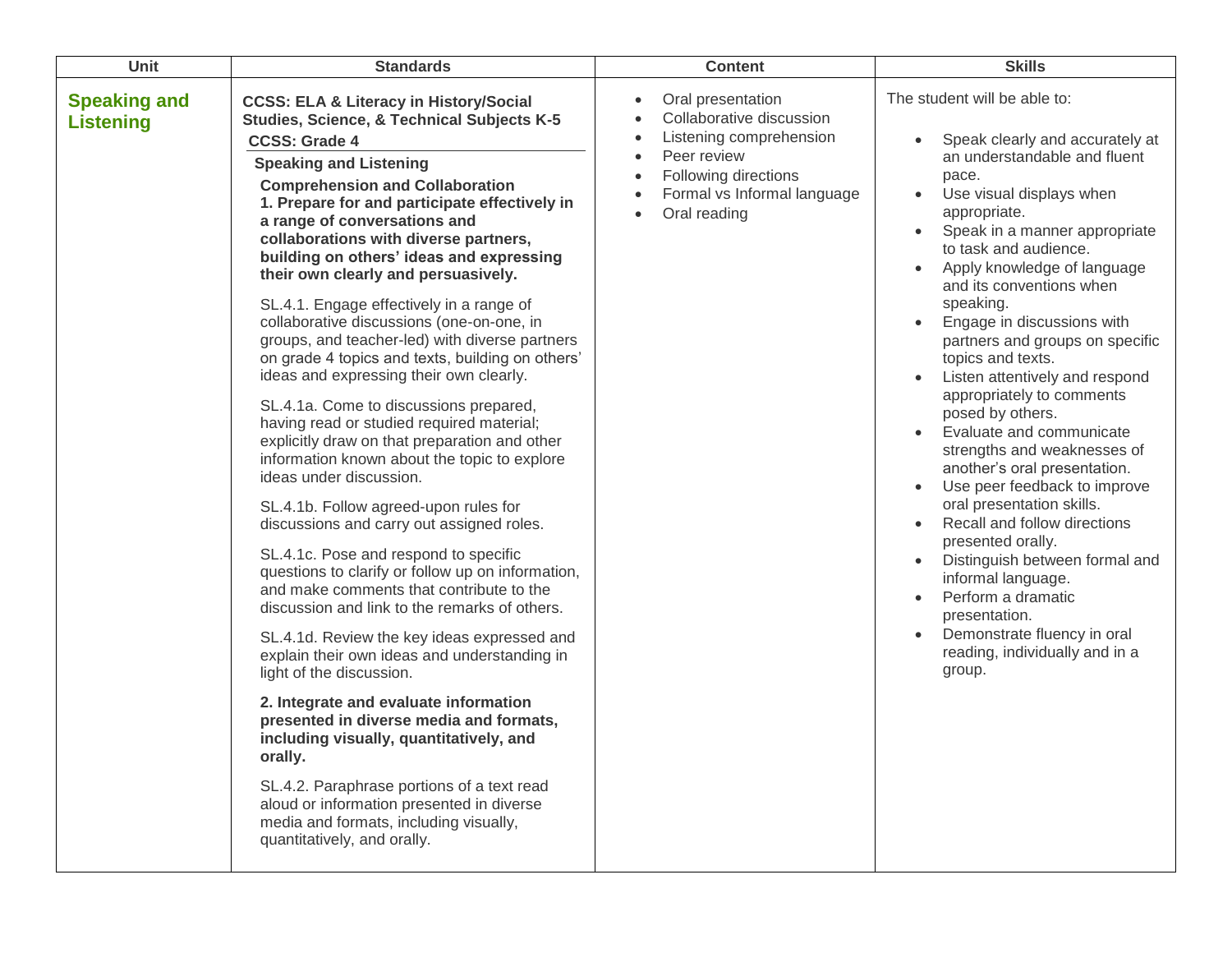| Unit | <b>Standards</b>                                                                                                                                                                                                                                                      | <b>Content</b> | <b>Skills</b> |
|------|-----------------------------------------------------------------------------------------------------------------------------------------------------------------------------------------------------------------------------------------------------------------------|----------------|---------------|
|      | 3. Evaluate a speaker's point of view,<br>reasoning, and use of evidence and<br>rhetoric.                                                                                                                                                                             |                |               |
|      | SL.4.3. Identify the reasons and evidence a<br>speaker provides to support particular points.                                                                                                                                                                         |                |               |
|      | <b>Presentation of Knowledge and Ideas</b><br>4. Present information, findings, and<br>supporting evidence such that listeners<br>can follow the line of reasoning and the<br>organization, development, and style are<br>appropriate to task, purpose, and audience. |                |               |
|      | SL.4.4. Report on a topic or text, tell a story, or<br>recount an experience in an organized<br>manner, using appropriate facts and relevant,<br>descriptive details to support main ideas or<br>themes; speak clearly at an understandable<br>pace.                  |                |               |
|      | 5. Make strategic use of digital media and<br>visual displays of data to express<br>information and enhance understanding of<br>presentations.                                                                                                                        |                |               |
|      | SL.4.5. Add audio recordings and visual<br>displays to presentations when appropriate to<br>enhance the development of main ideas or<br>themes.                                                                                                                       |                |               |
|      | 6. Adapt speech to a variety of contexts<br>and communicative tasks, demonstrating<br>command of formal English when indicated<br>or appropriate.                                                                                                                     |                |               |
|      | SL.4.6. Differentiate between contexts that call<br>for formal English (e.g., presenting ideas) and<br>situations where informal discourse is<br>appropriate (e.g., small-group discussion); use<br>formal English when appropriate to task and<br>situation.         |                |               |
|      | © Copyright 2010. National Governors<br>Association Center for Best Practices and<br>Council of Chief State School Officers. All rights<br>reserved.                                                                                                                  |                |               |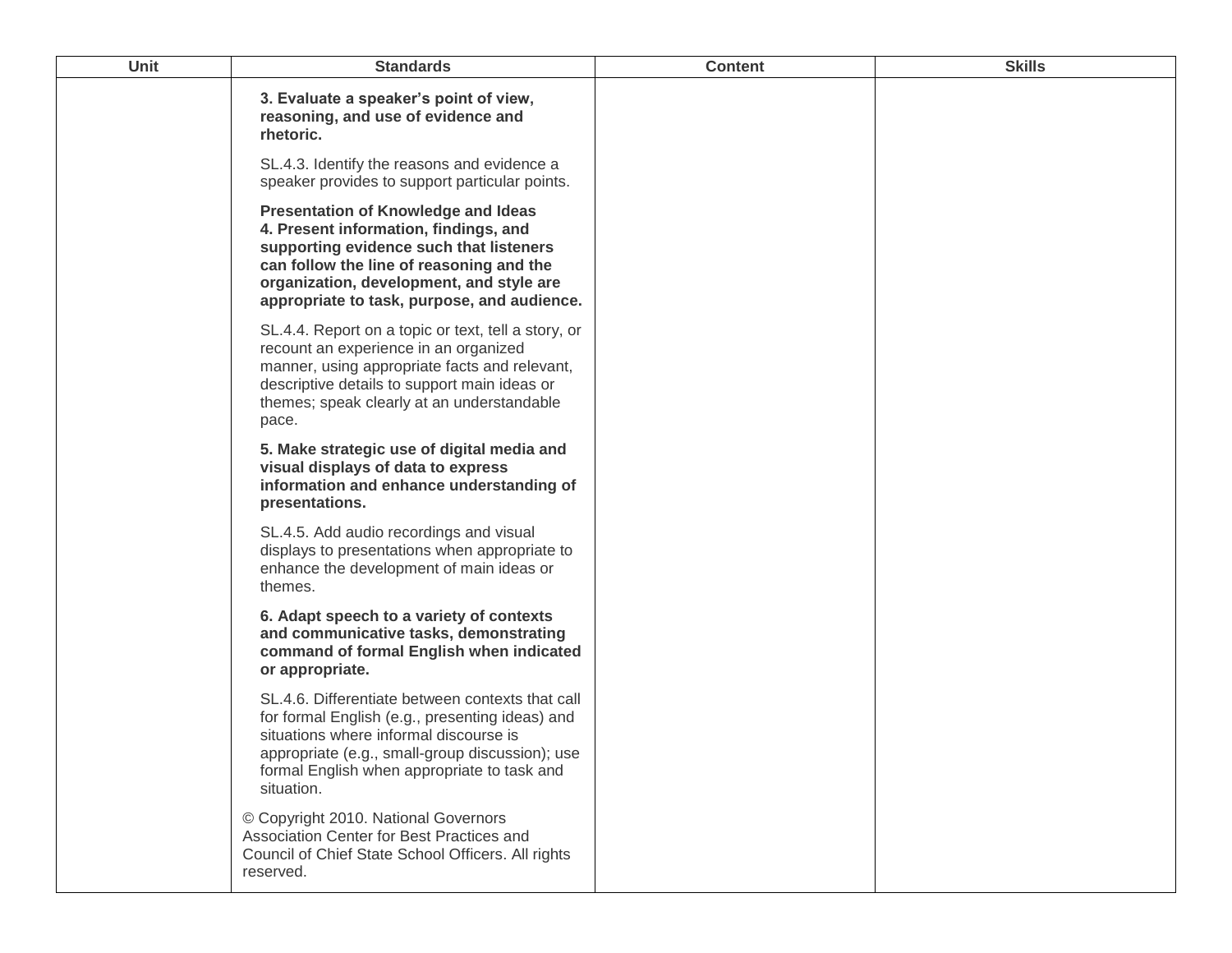| Unit            | <b>Standards</b>                                                                                                                                                                                                                                                                                                                                                                                                                                                                                                                                                                                                                                                                                                                                                                                                                                                                                                                                                                                                                                                                    | <b>Content</b>                                                                                                                                                                                                                                                                                                                                                                                                                                                                                                                                                                                                                                                                                                                                                                                                                                                                                                                                                                                                                                                                                                                                                                                                                                                                                                                                       | <b>Skills</b>                                                                                                                                                                                                                                                                                                                                                                                                                                                                                                                                                                                                                                                                                                                                                                                                                                                                            |
|-----------------|-------------------------------------------------------------------------------------------------------------------------------------------------------------------------------------------------------------------------------------------------------------------------------------------------------------------------------------------------------------------------------------------------------------------------------------------------------------------------------------------------------------------------------------------------------------------------------------------------------------------------------------------------------------------------------------------------------------------------------------------------------------------------------------------------------------------------------------------------------------------------------------------------------------------------------------------------------------------------------------------------------------------------------------------------------------------------------------|------------------------------------------------------------------------------------------------------------------------------------------------------------------------------------------------------------------------------------------------------------------------------------------------------------------------------------------------------------------------------------------------------------------------------------------------------------------------------------------------------------------------------------------------------------------------------------------------------------------------------------------------------------------------------------------------------------------------------------------------------------------------------------------------------------------------------------------------------------------------------------------------------------------------------------------------------------------------------------------------------------------------------------------------------------------------------------------------------------------------------------------------------------------------------------------------------------------------------------------------------------------------------------------------------------------------------------------------------|------------------------------------------------------------------------------------------------------------------------------------------------------------------------------------------------------------------------------------------------------------------------------------------------------------------------------------------------------------------------------------------------------------------------------------------------------------------------------------------------------------------------------------------------------------------------------------------------------------------------------------------------------------------------------------------------------------------------------------------------------------------------------------------------------------------------------------------------------------------------------------------|
| <b>Spelling</b> | CCSS: ELA & Literacy in History/Social Studies,<br>Science, & Technical Subjects K-5<br>CCSS: Grade 3<br>Reading: Foundational Skills<br>Phonics and Word Recognition<br>RF.3.3. Know and apply grade-level phonics and<br>word analysis skills in decoding words.<br>a. Identify and know the meaning of the most<br>common prefixes and derivational suffixes.<br>b. Decode words with common Latin suffixes.<br>c. Decode multi-syllable words.<br>d. Read grade-appropriate irregularly spelled<br>words.<br>CCSS: Grade 4<br>Reading: Foundational Skills<br>Phonics and Word Recognition<br>RF.4.3. Know and apply grade-level phonics and<br>word analysis skills in decoding words.<br>a. Use combined knowledge of all letter-sound<br>correspondences, syllabication patterns, and<br>morphology (e.g., roots and affixes) to read<br>accurately unfamiliar multisyllabic words in<br>context and out of context.<br>© Copyright 2010. National Governors<br>Association Center for Best Practices and<br>Council of Chief State School Officers. All rights<br>reserved. | Open/Closed Syllables<br>$\bullet$<br><b>R-Controlled Syllables</b><br>$\bullet$<br><b>VCe Syllables</b><br>$\bullet$<br><b>VCV/VCVe Syllables</b><br>$\bullet$<br>Vowel Digraph/Diphthong<br>$\bullet$<br>Syllable<br>Consonant -le Syllable<br>$\bullet$<br><b>VCCV Syllables</b><br>$\bullet$<br><b>VCCCV Syllables</b><br>$\bullet$<br>Short vowel sounds (a, e, i,<br>$\bullet$<br>o, u)<br>Word families<br>$\bullet$<br>Long Vowels (a, e, i, o, u)<br>$\bullet$<br>Common Vowel Pairs ai, ay,<br>$\bullet$<br>ee, ea<br>Long o Spelled oa, ow<br>$\bullet$<br>Long i spelled i, ie, igh<br>Words with VCV Pattern<br>Three-Letter Clusters (i.e.<br>$\bullet$<br>scr-, spr-, str-, thr-)<br>Silent Letters (i.e. kn, wr, ph,<br>$\bullet$<br>mb, tch, gh, sc)<br>Vowel Diphthongs ow, ou, oi,<br>$\bullet$<br>oy<br>Contractions (i.e. n't, 'd, 've)<br>Homophones & Homographs<br>$\bullet$<br>(i.e. aunt/ant, bee/be, bow,<br>down, etc.)<br><b>R-controlled Words</b><br>$\circ$ Words with ar, or,<br>ore, er, ir, ur, or, air,<br>ear, are<br>Soft/Hard Sounds (i.e. c as<br>$\bullet$<br>/s/, c as /k/, g as /g/, g as /j/)<br><b>Compound Words</b><br>$\bullet$<br>Base Words and -ed, -ing<br>$\bullet$<br>Spelling Changes: -s, -es, -<br>$\bullet$<br>ed, -ing<br><b>Less Common Plurals</b><br>Suffixes -ful, -y, -ous, -ly, -er | The students will be able to decode and<br>spell words using knowledge of the<br>following:<br><b>Syllables Patterns</b><br>Short vowel sounds (a, e, i, o,<br>u)<br>Long Vowels (a, e, i, o, u)<br>$\bullet$<br>Words with VCe patterns<br>$\bullet$<br>Common Vowel Pairs ai, ay,<br>$\bullet$<br>ee, ea<br>Long o Spelled oa, ow<br>$\bullet$<br>Long i spelled i, ie, igh<br>$\bullet$<br>Words with VCV Pattern<br>$\bullet$<br>Three-Letter Clusters (i.e. scr-,<br>spr-, str-, thr-)<br>Silent Letters (i.e. kn, wr, ph,<br>mb, tch, gh, sc)<br>Words with au, aw, al, o<br>Contractions (i.e. n't, 'd, 've)<br>Homophones & Homographs<br>$\bullet$<br><b>R-controlled Words</b><br>Soft/Hard Sounds (i.e.c as /s/, c<br>as /k/, g as /g/, g as /j/)<br><b>Compound Words</b><br>Prefixes, suffixes<br>$\bullet$<br>Consonant Digraphs (i.e. sh,<br>$\bullet$<br>ch, th, wh, ph) |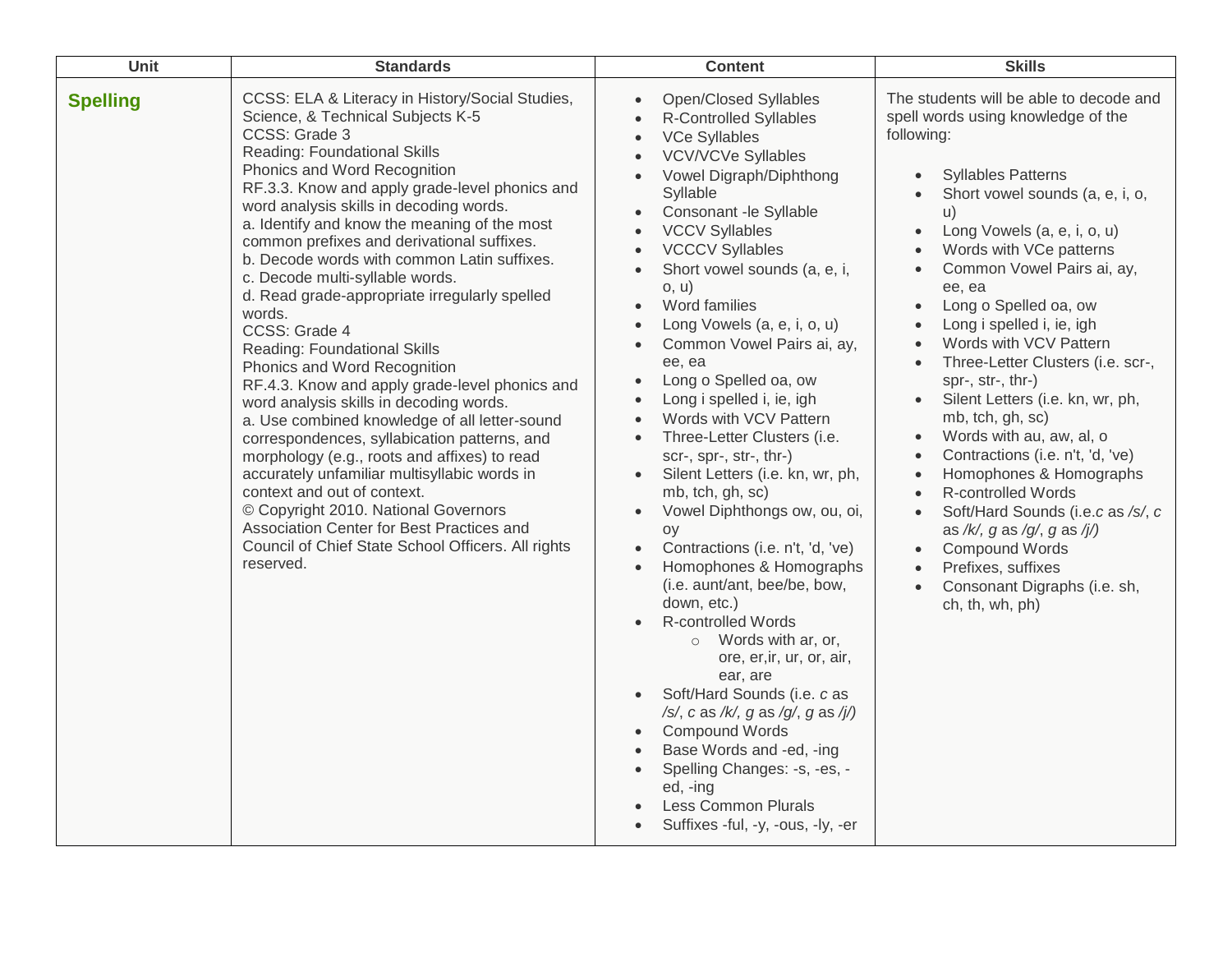| Unit              | <b>Standards</b>                                                                                                                                                                                                                                                                                                                                                                                                                                                                                                                                                                                                                                                                                                                                                                                                                                                                                                                                                                                                                                                                                                                    | <b>Content</b>                                                                                                                                                                                         | <b>Skills</b>                                                                                                                                                                                                                                                                                                                                                                                                                                                                                                                                                                         |
|-------------------|-------------------------------------------------------------------------------------------------------------------------------------------------------------------------------------------------------------------------------------------------------------------------------------------------------------------------------------------------------------------------------------------------------------------------------------------------------------------------------------------------------------------------------------------------------------------------------------------------------------------------------------------------------------------------------------------------------------------------------------------------------------------------------------------------------------------------------------------------------------------------------------------------------------------------------------------------------------------------------------------------------------------------------------------------------------------------------------------------------------------------------------|--------------------------------------------------------------------------------------------------------------------------------------------------------------------------------------------------------|---------------------------------------------------------------------------------------------------------------------------------------------------------------------------------------------------------------------------------------------------------------------------------------------------------------------------------------------------------------------------------------------------------------------------------------------------------------------------------------------------------------------------------------------------------------------------------------|
|                   |                                                                                                                                                                                                                                                                                                                                                                                                                                                                                                                                                                                                                                                                                                                                                                                                                                                                                                                                                                                                                                                                                                                                     | Prefixes un-, pre-, re-, bi,<br>under-, over-, non-, tri-,<br>quad-<br>Suffixes -less, -ness, -able, -<br>ion, -ation, -sion, -tion, -<br>ment, -or<br>Consonant Digraphs (i.e. sh,<br>ch, th, wh, ph) |                                                                                                                                                                                                                                                                                                                                                                                                                                                                                                                                                                                       |
| <b>Vocabulary</b> | <b>CCSS: ELA &amp; Literacy in History/Social</b><br>Studies, Science, & Technical Subjects K-5<br><b>CCSS: Grade 4</b><br><b>Reading: Literature</b><br><b>Craft and Structure</b><br>4. Interpret words and phrases as they are<br>used in a text, including determining<br>technical, connotative, and figurative<br>meanings, and analyze how specific word<br>choices shape meaning or tone.<br>RL.4.4. Determine the meaning of words and<br>phrases as they are used in a text, including<br>those that allude to significant characters<br>found in mythology (e.g., Herculean).<br><b>Reading: Informational Text</b><br><b>Craft and Structure</b><br>4. Interpret words and phrases as they are<br>used in a text, including determining<br>technical, connotative, and figurative<br>meanings, and analyze how specific word<br>choices shape meaning or tone.<br>RI.4.4. Determine the meaning of general<br>academic and domain-specific words or<br>phrases in a text relevant to a grade 4 topic or<br>subject area.<br>Language<br><b>Vocabulary Acquisition and Use</b><br>4. Determine or clarify the meaning of | Vocabulary acquisition<br>Prefixes and suffixes<br>Greek and Latin roots<br>Synonyms, antonyms, and<br>homonyms<br>Dictionary skills<br>Analogies                                                      | The learner will be able to:<br>Recognize root words.<br>$\bullet$<br>Decode and define words using<br>knowledge of prefixes and<br>suffixes.<br>Identify multiple meaning<br>$\bullet$<br>words.<br>Use reference<br>materials.(Dictionary,<br>Thesaurus, Internet).<br>Construct sentences using<br>acquired vocabulary.<br>Distinguish shades of meaning.<br>Distinguish literal from non-<br>literal meanings.<br>Determine the meaning of<br>unfamiliar words and phrases<br>within a text using context<br>clues.<br>Determine the meaning of<br>unfamiliar words in the Bible. |